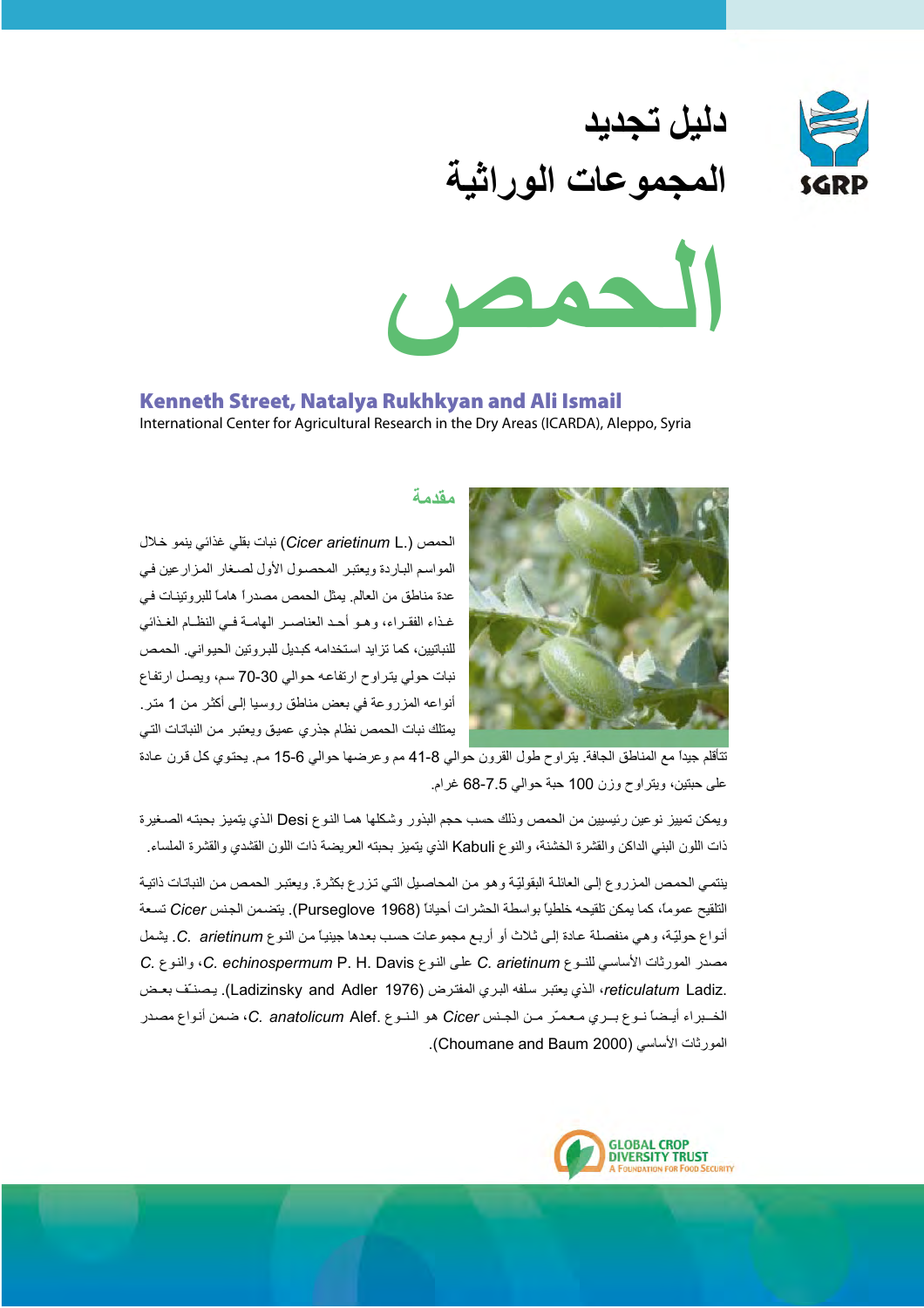وتتكوّن ثباني أقـرب مجموعـة إليـه مـن الأنـواع .C. judaicum Boiss. ‹C. bijugum Rech. f وTavvar and Waines 1996) C. *pinnatifidum* Jaub. & Spach. وتتضمن الأنواع الأبعد قرابة من الجنس البري الحوليّ Cicer من الأنواع .C. chorassanicum (Bunge) ،C. yamashitae Kitam. كان المحوليّ C. chorassanicum Popov و C. cuneatum Hochst. ex A. Rich.

يشير هذا الدليل العملي إلى طريقة تجديد نوع الحمص المزروع (C. arietinum) الذي تشمل أنواع مجموعته بذور التربية أو السلالات النقيّة أو مجموعات السلالات المحلية، كما يشير إلى بعض مجموعات الأنساب البريّة للحمص.

# الحمص المزروع (Cicer arietinum)

# اختيار البيئة وموسم الزراعة

#### الظ وف المناخيّة

▪ الحمص نبات بقلي غذائي للمواسم الباردة ويزرع في البيئات المناخية الاستوائية شبه الجافة أو المعتدلة. وتعتبر البيئة الأفضل لزراعته هي الأكثر تشابها مع مواقع تجميع بذوره.

#### موسم الزراعة

- يتم تجديد الحمص خلال الموسم الممطر ، والذي يتزامن في البيئات المتوسطية مـع فصـل الشتاء. تـزر ع البذور بعد الهطول الأولى للأمطار بكمية كافية وعندما يكون هناك احتمال كبير لهطول أمطار تالية
- في البيئات التي يتزامن فيها الموسم الممطر مع الطقس الحار والرطب، تزرع خلال الموسم الذي يلي هطول الأمطار وعندما تكون درجات الحرارة معتدلة والرطوبة منخفضة، وذلك للحد من تأثير الحشرات والأمراض. ويكون هذا خلال شهر أكتوبر/نوفمبر في الهند. وتساعد الأيام القصيرة للموسم الذي يلي موسم الأمطـار علـى إز هـار سلالات الأصول الوراثيَّة الحساسة للضوء مما يمكنها من إنتاج البذور .

# الاحر اءات التحضير بة للتحديد

#### متى بتم التجديد؟

- عندما يقل مخزون البذور عن 1000 بذرة.
- عندما ينخفض معدل الإنبات إلى أقل من 75% (في ICARDA يبلغ هذا المعدل 90%).
	- حين يصاب أكثر من 25% من البذور بأحد الفطريات التالية:

Alternaria, Aspergillus, Cladosporium, Curvularia, Fusarium, Macrophomina, Penicillium, Phoma, Rhizopus spp.

عندما بكون الطلب على البذور مرتفعا

#### تحضير البذور للزراعة

- بعد استلام السلالات من بنك المصـادر الوراثية، وزّع بذور كل سلالة إلى مجموعات جزئيـة تتكون من 120 بـذرة، حيث سيتم زراعة كل مجموعة جزئية في خط طوله 4 أمتار في مساكب ذات أربع خطوط.
	- حهز كيساً لكل مجموعة جزئية من البذور واكتب عليه رقم السلالة في بنك المصادر الوراثية.
		- عالج البذو ر بالمبيدات الحشر بـة و الفطر بـة المناسبـة ِ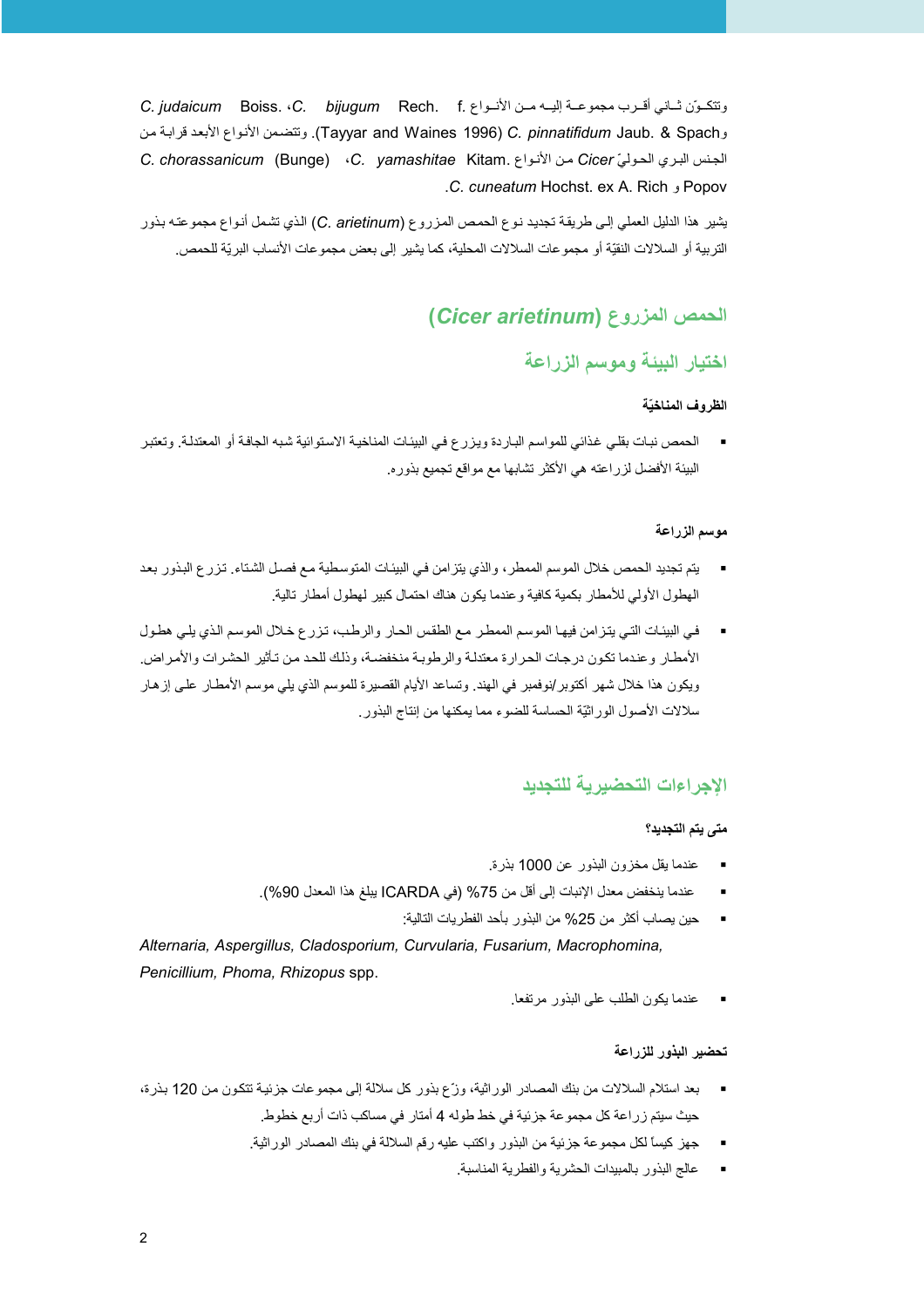- ضع كل مجموعة جزئية من البذور في كيس ملصق عليه بطاقة المعلومات مع الكيس الأصلي لبنك المصـادر الوراثية الملصق عليه بطاقة المعلومات وضعها فييالأعلى وضع الأكياس الإضافية تحته، ثم ثبت الأكياس مع بعضها البعض، بحيث يتم توزيع أربعة أكياس تحتوي 120 بذرة لزراعة أربعة خطوط.
	- الآن البذور جاهزة للزراعة.

#### اختبار و تجهيز الحقل

- \_ يجب زراعة الحبوب في تربة جيدة الصرف وخالية من الأعشاب الضارّة لضمان درجة رطوبة جيدة للتربة. ينصح بالري قبل الزراعة لضمان إنبات جيد.
	- للحصول على نتائج جيدة، ازرع في أرض عادية معتدلة القلويّة (pH=7.5).
- احرث الأرض بشكل عميق لقلب التربة ثم قم بتمهيد وتسوية التربة مرتين أو ثلاث مرات للحصول على تربة ناعمة ومستوية لزراعة البذور

# طر بقة التحدبد

#### تخطيط الزراعة والكثافة والمسافات البينية

- بالنسبة للسلالات التي تمثِّل مجموعات نباتية ذات أصول وراثية متنوعة، كالسلالات المحلية، از رع 480 بذرة في أربعة خطوط (120 بذرة/خط) طول كل منها 4 متر
- بالنسبة للسلالات النقية ذات الأصبول الور اثية المحدّدة، كمجمو عات التربية المتقدمة، از رع كميات كافية لاستعادة الكمية اللازمة من البذور (على الأقل 1 كغ من البذور أو 8000 – 12000 بذرة).
	- اتر ك مسافة 45 سم على الأقل بين الخطوط للحصول على مسافة كافية للحر اثة البينية.
		- اترك مسافة 90 سم للعزل بين المساكب.

#### طريقة الزراعة

- في حال استخدام بذار ة مصممة لتطبيقات التجارب الصغيرة، از رع مباشر ة على عمق 5 سم في التربة الممهدة. ·
	- ازرع بذرة واحدة كل 4 سم
	- تأكد من خلو البذارة من البذور قبل زراعة السلالة التالية.
- في حال الزراعة يدويا، افتح أخانيد بعمق 5 سم تقريبا وضع البذور بحيث تبعد الواحدة عن الأخرى مسافة 4 سم ثم أغلق الأخاديد عند الانتهاء.

#### العلامات

■ سجل رقم المسكبة والرقم التعريفي لهوية السلالة (مثلا: تستخدم ICARDA الرمز IG) على بطاقة بلاستيكية مثبتة بوتد يصل طوله ارتفاع الركبة تقريباً. استخدم بطاقات بلاستيكية وأقلام تتحمل الظروف المناخية.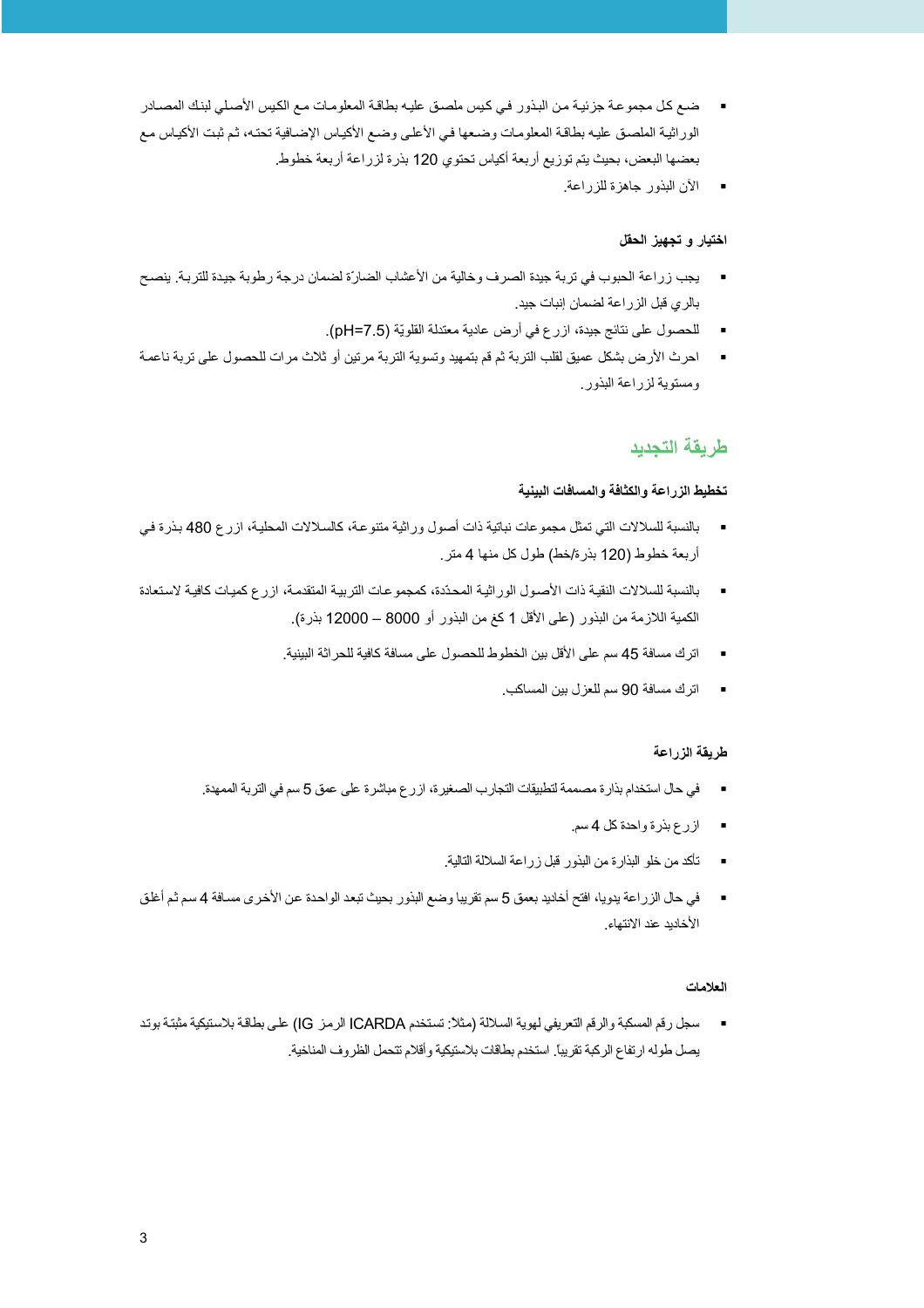# إدارة المحصول

#### مكافحة الأعشاب الضارة

- أضيف خليط مبيدات الأعشياب الضبارة بعد الزراعية مباشيرة للتخلص من النباتيات النجيليية والأعشياب ذات الأوراق العريضة، مثلا تستخدم ICARDA خليط Propyzamide مع Terbutryn.
	- احر ث المسافة البينية للخطو ط مر تين خلال المر احل المبكر ة من نمو النبات باستخدام حر اثة آلية، في حال تو فر ها.
		-
		- أزل يدويا الأصناف الدخيلة والنباتات النامية خارج الخطوط.

#### التسميد

■ أضف كمية أساسية من أمونيات الفوسفات diammonium phosphate بمعنل 100 كغ/هكتار .

#### المرى

- أروى الحقل مباشرة بعد الزراعة، ويفضل الري بالرشاشات أو بالتنقيط في حالة الزراعة الجافة.
- قم بالري التكميلي بعد عشرة أيام من الزراعة في حال عدم هطول الأمطار ، ونلك لضمان الحصول على كمية كافية من  $\mathcal{L}_{\mathbf{z}}$ البذور، حيث لا يجب أن تتعرض البذور لنقص كبير للمياه حتى لا يتعرض النبات لسقوط الأز هار أو القرون أو ضعف امتلاء القرون.
	- تجنّب الرطوبة الزائدة للتربة خلال موسم الحصاد.

#### الحشر ات و الأمر اض الشائعة

اتصل بخبر اء صحة النبات لتحديد عو ار ض الإصابة المحتملة بالحشر ات و الأمر اض وطر ق مكافحتها المناسبة. و من أهم الحشر ات و الأمر اض الشائعة التي تصبيب الحمص:

#### الحشر ات

- Nodule damaging fly ذبابة العقد المؤذية  $\mathbf{r}$ 
	- سوسة سيتونيا Sitona weevil  $\blacksquare$ 
		- الدودة القاطعة Cut worms  $\blacksquare$ 
			- المَنّ Aphids  $\blacksquare$
	- حفّارة الأوراق Leaf miners  $\blacksquare$ 
		- دودة الورق Army worms  $\blacksquare$
		- عثة القرون Pod borers  $\blacksquare$
	- الدودة نصف القيّاسة Semi-loopers  $\blacksquare$
- خنافس بذور البقوليات (بروكيدي) Bruchids  $\mathcal{L}_{\mathbf{z}}$

#### الأمراض الفطرية

- Mycosphaerella rabiei, Ascochyta rabiei, =(Didymella rabiei) لفحة أسكوشيتا  $\sim$ 
	- Black root rot: Fusarium solani عفن الجذور الأسود
		- عفن الجذور الخطي الأسود Thielaviopsis basicola  $\blacksquare$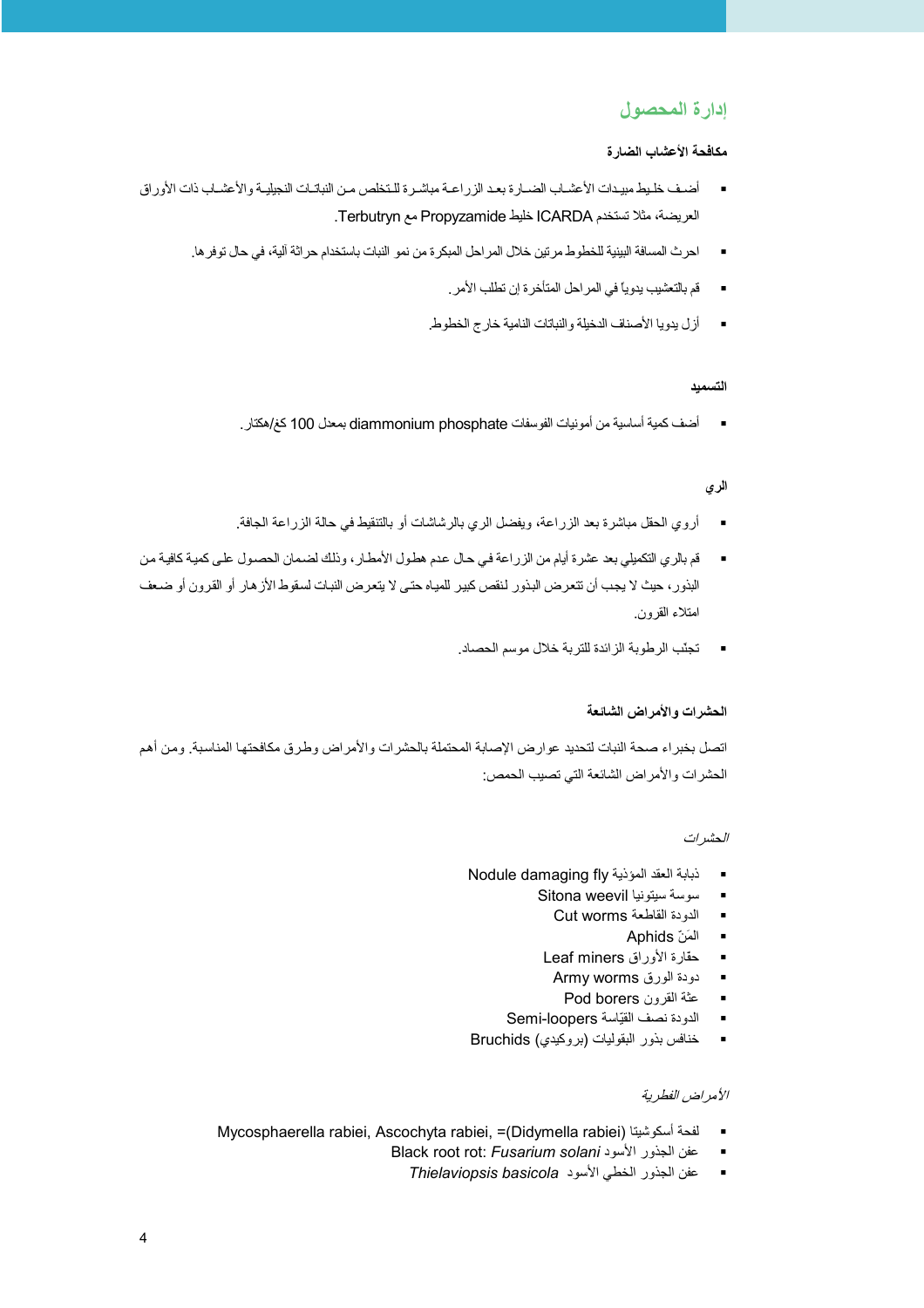- العفونة العنقودية الرمادية Botrytis cinerea
- العفن الفطري الزغبي .Peronospora sp
- عفن الجذور الجاف (فطر الأرومة) Macrophomina phaseolina = Rhizoctonia bataticola
- عفن الجذور المغزلي Fusarium acuminatum. Fusarium arthrosporioides. Fusarium  $\blacksquare$ avenaceum, Fusarium equiseti, Fusarium solani f.sp. eumartii, = Fusarium eumartii
	- Fusarium oxysporum f.sp. ciceris ألذبول المغزليّ  $\blacksquare$ 
		- تبقع الأوراق ميرونيسيوم Myrothecium roridum
		- تبقع الأوراق ميستروسبوريوم sp.Mystrosporium
	- عفن الجذور نيوكوسموسبورا Neocosmospora vasinfecta  $\blacksquare$ Phytophthora cryptogea, عفــن الجــذور فيتوفتــورا
- Phytophthora citrophthora, Phytophthora drechsleri, Phytophthora megasperma
	- Leveillula taurica, , Erysiphe sp. المعفن الفطري الدقيقي Oidiopsis taurica [anamorph]
	- Uromyces ciceris-arietini, Uromyces striatus الصدأ
	- عفن الساق سكليروتينيا Sclerotinia sclerotiorum, Sclerotinia trifoliorum

#### الأمر اض الفدر وستة

- Ehickpea bushy dwarf virus (CpBDV) (Potyvirus) فيروس تقرّم الحمص الكثيف
- Chickpea stunt disease associated virus (CpSDaV) فيروس تقزم الحمص المقترن (Chickpea stunt disease associated virus (Luteovirus)
- النبر قش المشوِّه: فيروس نبر قش الحمص المشوِّه Distortion mosaic: chickpea distortion mosaic  $\blacksquare$ virus (CpDMV)
	- الخيطاني: فيروس الحمص الخيطاني (Filiform: chickpea filiform virus (CpFV
		- النبر فش: فيروس نبر فش الفصة Mosaic: alfalfa mosaic virus (AMV)
			- نقلص الأوراق: فيروس التبرقش الأصفر للفول

Narrow leaf: bean yellow mosaic virus (BYMV)

- النخر : فيروس النخر الإصغراري للخس ، فيروس البسلة الخطي Necrosis: lettuce necrotic vellows virus (LNYV), pea streak virus (PeSV)
	- الإخلاف: فيروس تبرقش الخيار (CMV) Proliferation: cucumber mosaic virus
	- التقزّم: فيروس التفاف أوراق الفول (البسلة) Stunt: bean (pea) leaf roll virus (BLRV)
	- Yellowing: pea enation mosaic virus (PEMV-2): الاصفرار: فيروس نبريش البسلة Yellowing: pea enation mosaic virus  $\blacksquare$

#### الأمر اض التي تسببها الديدان الشر بطبّة، الطفيليات

- الجذور الملوّثة (الدودة الشريطيّة الكلوية) Rotvlenchulus reniformis
- Pearly root (cyst nematode): Hetetodera ciceri, (الدودة الشريطيّة المثانيّة Pearly root (cyst nematode): Hetetodera ciceri,  $\blacksquare$ Heterodera rossi
- عقد الجذور (دودة عقد الجذور الشريطيّة) Meloidogyne arenaria, Meloidogyne artiellia, × Meloidogyne incognita, Meloidogyne javanica
	- تضرر الجذور (تضرر الجذور النيماتودي) Pratylenchus brachyurus, Pratylenchus thornei
		- Pythium ultimum. Pythium debarvanum. Pythium irregulare انحلال البادر ات

#### مكافحة الحشرات والآفات

- نسَّق زيار ات حقلية دورية لخبر اء الأمر اض والفير وسات خلال الموسم الز راعي.
	- قم بر ش المواد الكبمبائية المناسبة عند الضرورة.
- قم برش المواد الكيميائية كإجراء وقائي إن كان هناك مرض خاص شائع في منطقتك، مثلا يعالج نبات الحمص في ICARDA ضد Ascochyta blight كل ثلاثة أسابيع خلال مرحلة النمو والإزهار لمنع انتشار المرض.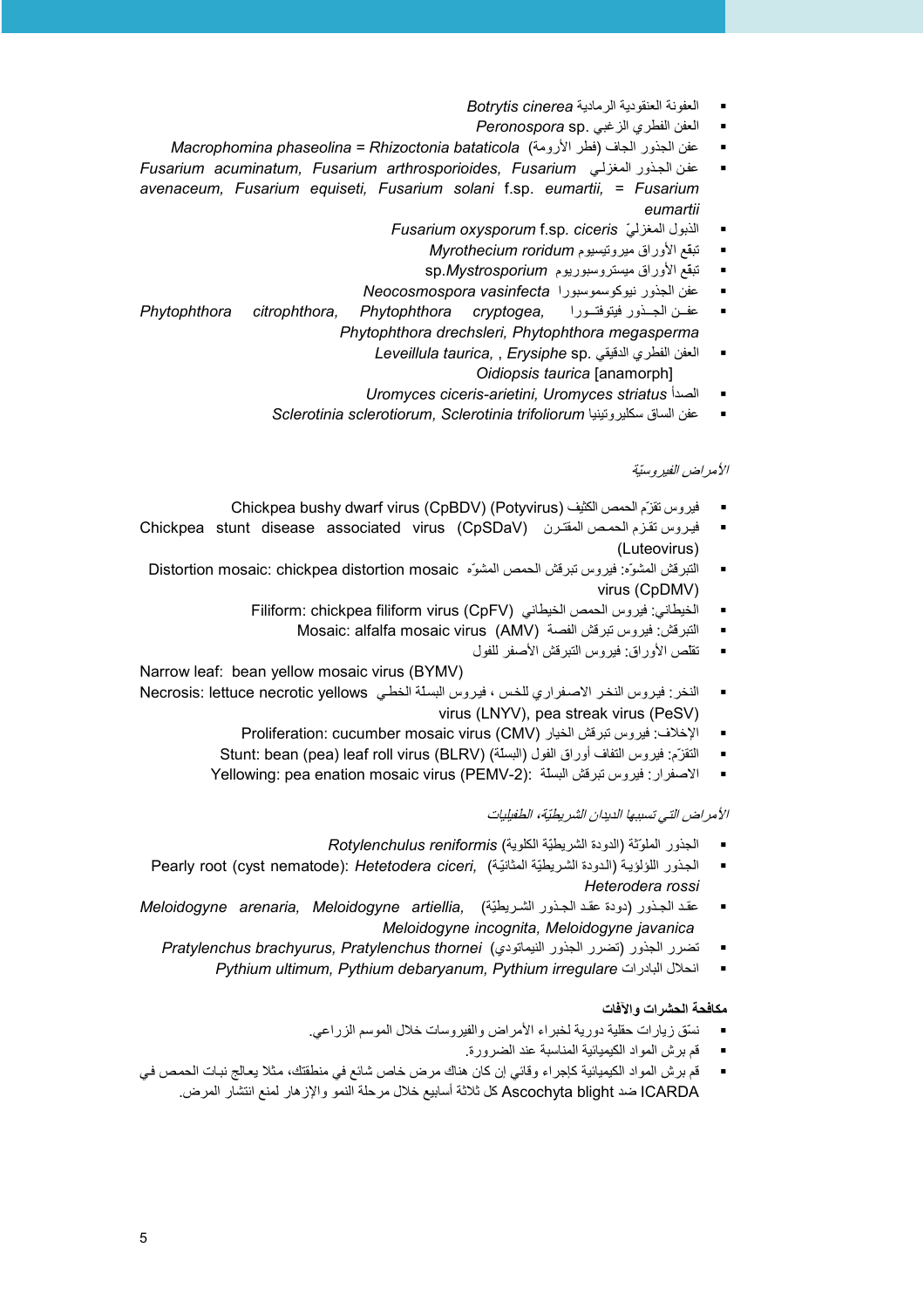#### الحصياد

- احصد عندما تجف القرون وهذا يمكن تمييزه من خلال سماع صوت خشخشـة عند هزّ القرون ، ويشير اصـفرار الأور اق السفلية وسقوطها إلى نضج النبات أيضاً.
	- يتم الحصباد يدويًا أو باستخدام آلة مصمّمة لمساكب التجار ب.
	- ضع البذور المحصودة في كبس قماشي مع بطاقة المسكبة وثبت بطاقة أخرى على الجهة الخار جيّة للكبس.
		- نظَّف ألَّة الحصاد بعناية بعد حصاد كلِّ سلالة.
- عندما لا يمكن حصاد النباتات بسهولة بالحصادة بسبب قصر النبتة أو عدم استقامتها، قم بحصد المسكبة يدويًا وضـع النباتات مباشر ة في الحصادة لبِتم در سها.

#### عمليات ما بعد الحصاد

- نظف البذور من الشوائب باستخدام آلــة تنظيف حبوب (منخل آلـي) بعد الحصــاد مباشرة بطريقـة لا تسبب أضـرار ًا للعيّنة. كما يمكن التنظيف يدويّا.
	- نظف المنخل بعناية بعد كلّ سلالة.
	- نظّف البذور من الشوائب المتبقية يدويّا.
- في حال ظهور بوادر إصابة حشرية، دخّن البذور المحصودة بالمبيد الحشري المناسب. ولكن هذا لا ينصح بـه عموما خاصة في حال التخزين طويل الأمد.
	- حدّد الوزن الإجمالي للبذور المنظفة.
		- حدّد وزن 100 بذرة.
- جقّف البذور بوضعها في مكان منخفض الرطوبة ومعندل الحرارة لمدة لا تتجاوز ثلاثة أسابيع. في حال استعمال غرفة تجفيف بذور ذات ظروف مناخية مراقبة، جفف البذور في درجة حرارة تعادل 15 درجة مئوية ورطوبة نسبية تعادل 15-20%. وفي حال عدم توفر غرفة تجفيف، جقف البذور حتى تنخفض رطوبتها لحوالي 8% باستخدام جيل السيليكا أو أي مادة مجففة مناسبة.
	- حدّد مستوى الرطوبة، والتي يجب أن تتراوح بين 3-6% من أجل التخزين.
		- أرسل عيّنة فرعيّة من كل سلالة لاختبار فحص الحيويّة.
			- \_ قم بتخز بن البذو ر

## مراقبة هوية السلالات

#### المحافظة على الهوية الصحيحة للسلالات

اتخذ الحيطة والحذر خلال مراحل التجديد بدءاً من تجهيز البذور وزراعتها وأثناء نموها في الحقل وحصادها وعمليات ما بعد الحصاد، وذلك لضمان المحافظة على رقم الهويـة الصـحيح لبذور سلالة معيّنة. ثبت بشكل دائم بطاقات تضم الرقم التعريفي للسلالة على رزم البذور والمساكب والبذور المحصودة بطريقة تضمن عدم اختلاط أو ضباع هوية السلالة نهائدا

#### الحفاظ على سلامة المجموعة النباتية

يعتبر المحافظة على كمية كافية من البذور من الإجر اءات الهامة عند تخز بن سلالات مجمو عات نباتية متنوّعة جينيًا وذلك لز يادة تتوع العينة (على الأقل 1000 بنرة). لذلك لا بد من زراعة كمية كافية من البنور للحصول على التتوّع الأصلي في المجموعة عند تجديد مثّل هذه السلالات حتى لا يحصل انجر اف جيني داخل السلالة (أنظر الفصل التمهيدي).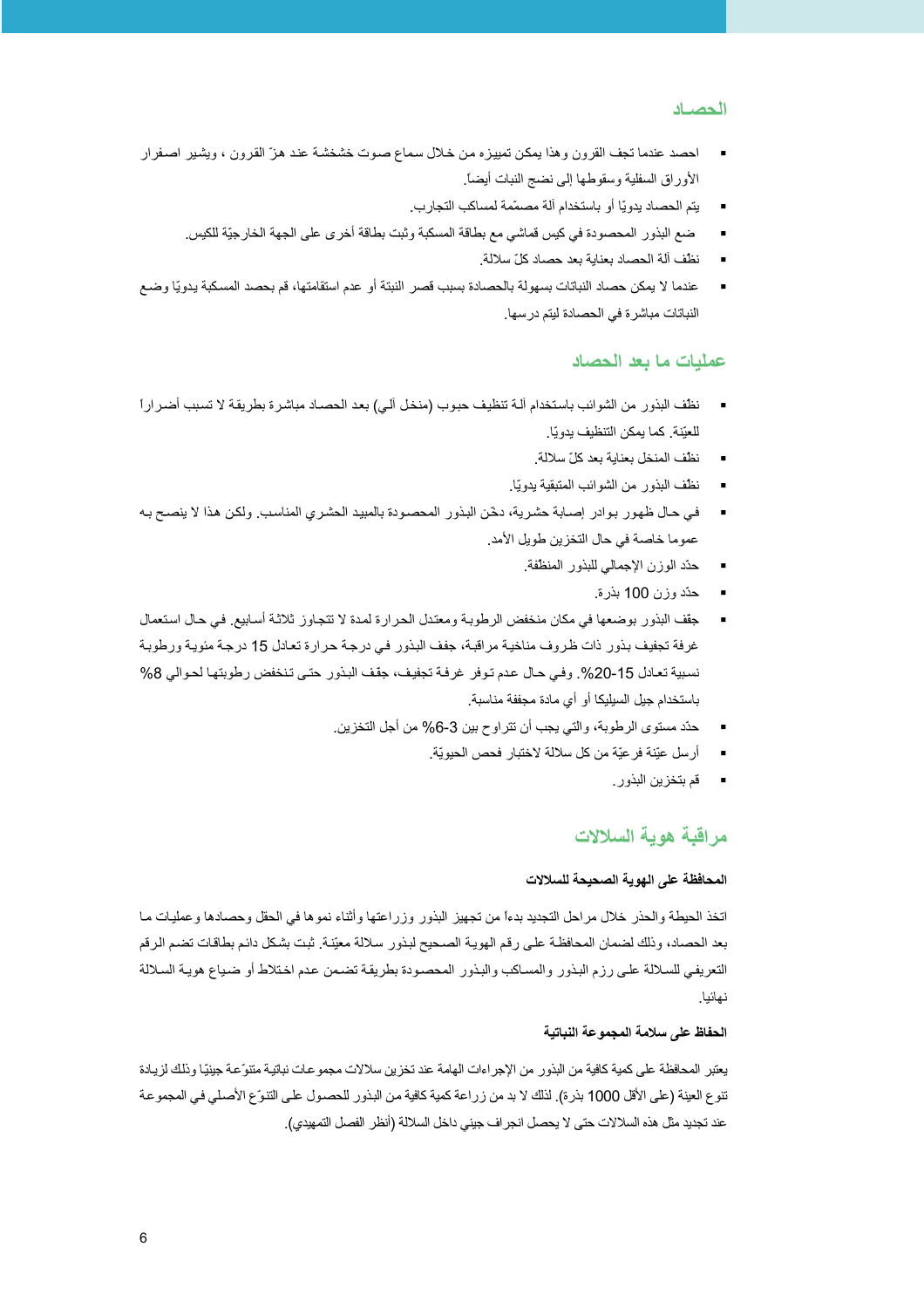#### المقارنة مع الهويات والبيانات الوصفية السابقة

قارن كل سلالة مع البيانات الوصفيّة التالية المدونة سابقا عن السلالة:

- طريقة النمو
- لون الزهرة
- لون البذور
- شكل البذور

وعند الشك في هوية السلالة، تحقق منها بمقارنتها مع النموذج الخاص بها في المعشبة النباتيّة. استبعد السلالة إن كانت هويتها لا تماثل هوية السلالة الأصليّة.

الحمص البرى

# ظروف الزراعة والنمو

ازرع السلالات في أصص في ظروف مناخية مراقبة داخل البيت الزجاجي متبعًا الإجراءات التالية (الشكل 2):

1. عبئ أصص صغيرة (خزفية أو بلاستيكية، قطرها 30 سم وعمقها 30 سم) بخليط معقم من التربة والرمل بنسبة 1:3

2. أخدش الحبوب بإحداث جرح صغير في قشرة البذرة لتسهيل تشرّب الماء وتسريع الإنبات (الشكل 3).

3. عامل البذور بمبيدات فطرية وحشرية.

4. ازر ع 50 بذرة على الأقل من كل سلالة، بحيث يضم كل أصبص بذرتين على الأقل على عمق 3-5 سم.

5. أروي الأصص مباشرة بعد الزراعة ثم كل ثلاثة أيام حسب درجة التبخّر.

6. عند بدء الإز هار ، تحقق من كل سلالة بالاعتماد على البيانات المسجلة في قاعدة البيانات للصفات التالية:

- طول عنق الزهرة
	- طول العنيق
	- طول الشوكة
	- نضج القرون
	- شكل الأذينات
- شكل البذور ولونها عند النضج

7. في حال الشك في هوية السلالة، تحقق منها بمقارنتها مع النموذج الخاص بها في المعشبة النباتيّة واستبعدها إن كانت هويتها لا توافق هوية السلالة الأصليّة.

- 8. في بداية نضج البذور ، غطٌ كل نبتـة بكيس شبكي خفيف واعقده فـي أسفل النبتـة لتفـادي ضـياع الحبـوب بسبب التكسّر (الشكل 4).
	- 9. عندما تنضج النبنة تماما، احصدها بأكملها داخل الكيس القماشي.
		- 10. انتزع البذور من النبتة الجافة.
		- 11. اجمع البذور من النباتات الفردية لنفس السلالة.
			- 12. حدد وزن محصول البذور لكل سلالة
				- 13. حدّد وزن 100 بذرة لكل سلالة.
	- 14. جفف البذور بوضعها بدرجة رطوبة منخفضة، في غرفة معتدلة الحرارة لمدة لا تتجاوز 3 أسابيع.
		- 15. حدّد مستوى الرطوبة، (يجب أن تكون حوالي 3-6% من أجل تخزينها).
			- 16. أرسل عيّنة فرعيّة لاختبار فحص الحيويّة.
				- 17. أرسل البذور للتخزين.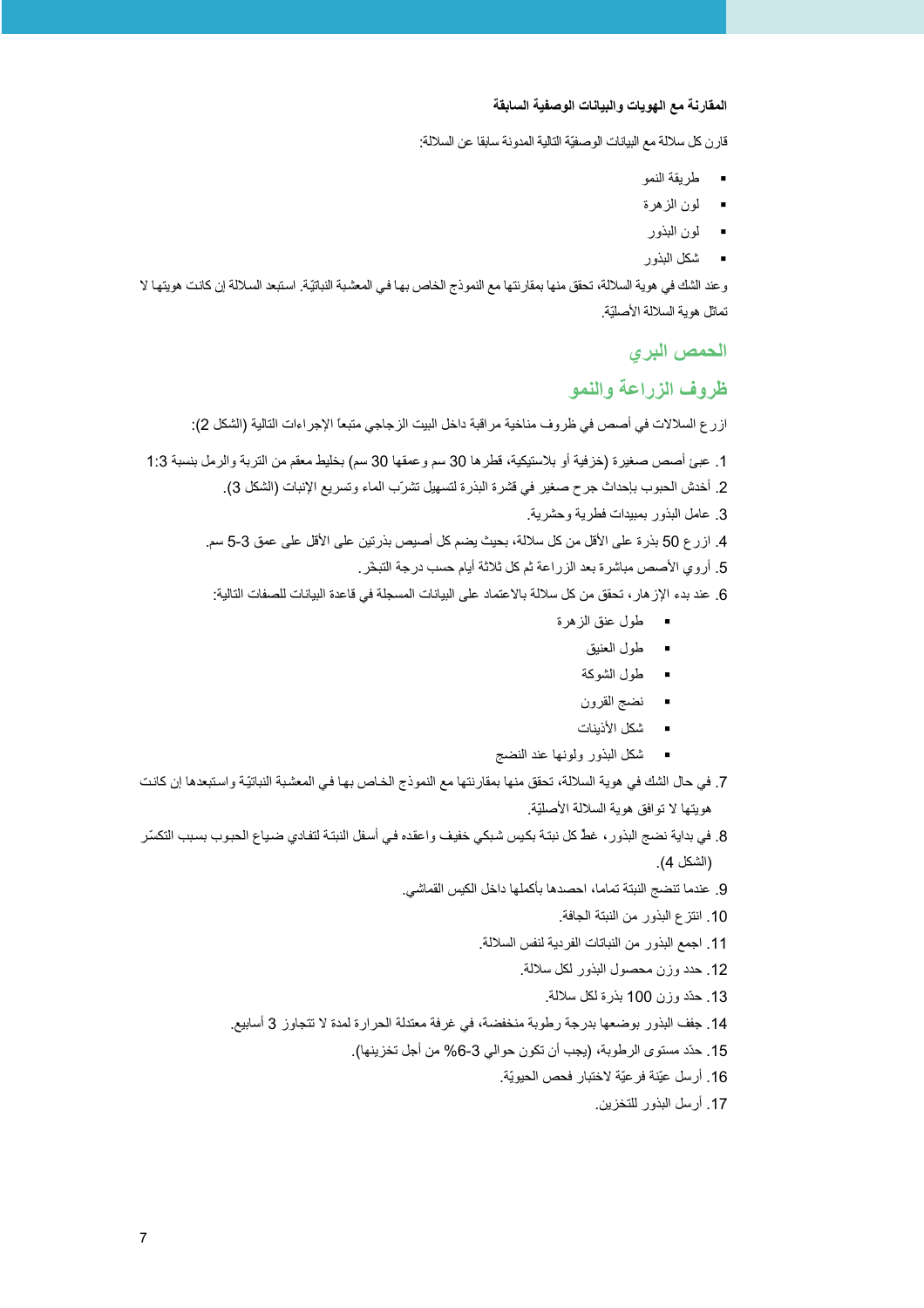## تو ثبق المعلو مات خلال عملية التحديد

اجمع المعلومات التالية خلال التجديد وسجلها في قاعدة معلومات بنك المصادر الور اثيّة:

- اسم موقع التجديد والمرجع باستخدام الخريطة أو نظام المعلومات الجغرافي
	- اسم الخبراء الذين شاركوا في عملية التجديد
	- الرقم التعريفي للحقل/المسكبة/المشتل/البيت الزجاجي  $\blacksquare$ 
		- الرقم النعريفي للسلالة والمجموعة الوراثية  $\mathbf{r}$ 
			- مصدر البذور
			- مرجع عمليات الإكثار والتجديد السابقة
	- الإجراءات التحضيرية للمواد المزروعة (ما قبل المعالجة)
		- تاريخ الزراعة والكثافة النباتية ٠.
			- مخطط الحقل المستخدم
- معلومات عن الإدارة الحقلية (الري، التسميد، مكافحة الأعشاب والأمراض والأفات، العوامل المؤثرة وغيرها)
	- الظروف البيئية لموقع التجديد (الارتفاع، كمية هطول الأمطار، نوع التربة، وغيرها من المعلومات)
		- معدل الإنبات في الحقل أو البيت الز جاجي (عدد النباتات الباز غة)
			- عدد النباتات النامبة
			- عدد الأيام من الزراعة حتى الإز هار
				- تاريخ وطريقة الحصاد
				- عدد النباتات المحصو دة
			- كمية البذور (الوزن التقريبي)  $\mathbf{r}$
			- التقييم الزراعي، الصفات الزراعية-الظاهرية المسجلة
				- تحديد الهوية التصنيفية للنبات
			- بيانات ما بعد الحصاد (تجانس النضج، القابلية للاضطجاع)

## المراجع والقراءات الاضافية

Choumane W. Baum M. 2000. The use of RAPD markers for characterization of annual species of the genus Cicer. Annals of Agricultural Science (Cairo) Vol  $2:809 - 820$ 

Coyne CJ, Sharp-Vincent T, Cashman MJ, Watt CA, Chen W, Muehlbauer FJ, Mallikarjuna N. 2005. A method for germinating perennial Cicer species. SAT ejournal Vol 1, Issue 1. Available from:

http://www.icrisat.org/Journal/cropimprovement/v1i1/icpn12/v1i1amethod.pdf. Date accessed: 29 August 2008.

- Ladinsky G, Adler A. 1976. The origin of chickpea Cicer arietinum L. Euphytica 25(1):211-217.
- Purseglove 1968. Cicer arietinum L. In: Tropical Crops. Dicotyledons. Longman Group Limited, London, pp. 246-250.
- Tayyar R. Federici CV, Waines GJ. 1996. Natural Outcrossing In Chickpea (Cicer arietinum L.). Crop Science 36:203-205.
- Wellving AHA, 1984. Grain legumes, Seed Production Handbook of Zambia. Department of Agriculture. Lusaka. SIDA. pp. 226-254.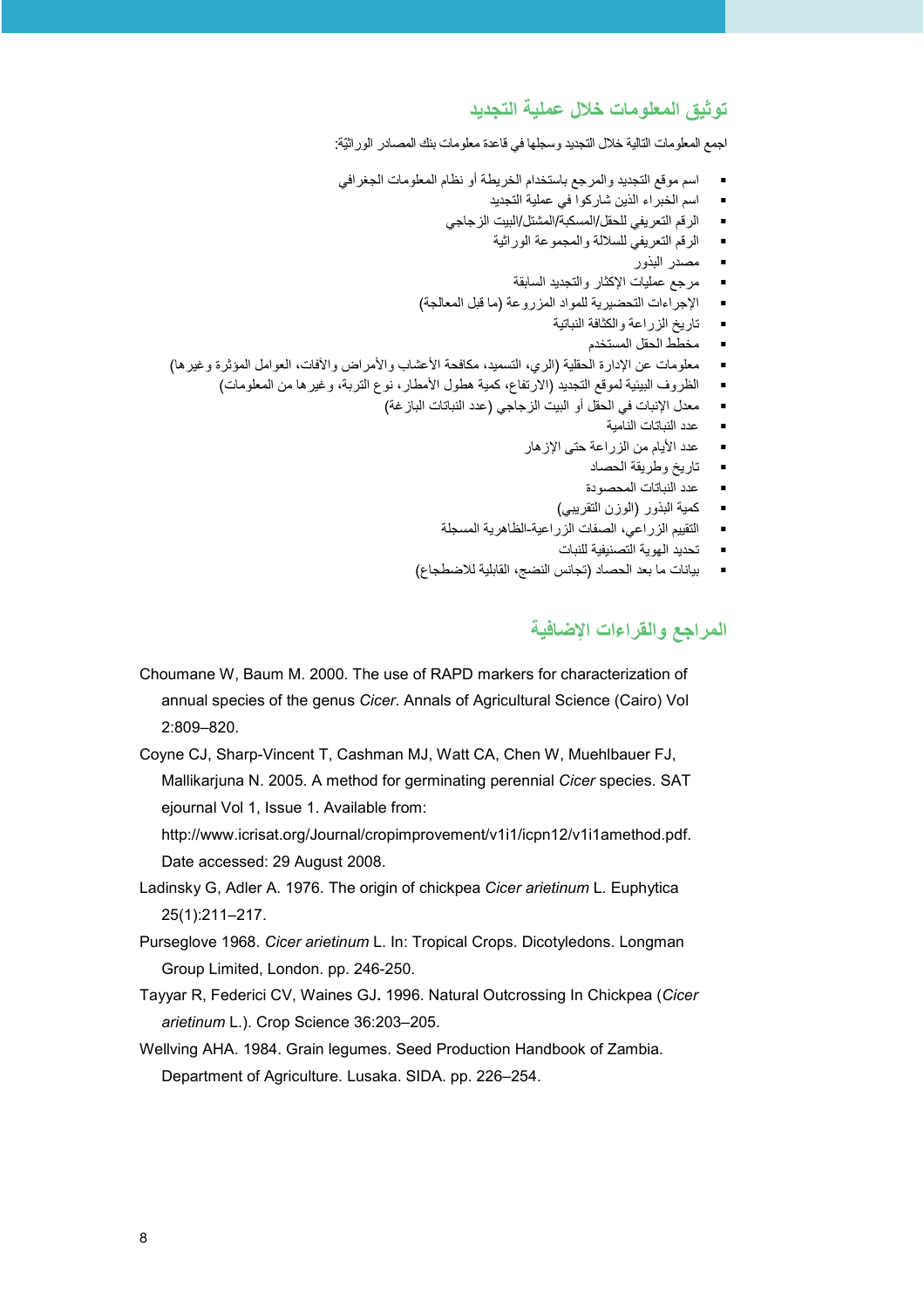شكر وتقدير

تمَّ تدقيق ومراجعة هذا الدليل من قبل:

- S. S. Yadav, formerly of the Indian Agricultural Research Institute, India
- N.K. Rao, International Center for Biosaline Agriculture (ICBA), Dubai, United Arab Emirates.

# الاقتباس

Street K., Rukhkyan N. and Ismail A. 2008. المجموعات الوراثية في الحمص Street K., Rukhkyan N. and Ismail A. 2008. M.E., Thormann I., Jorge M.A. and Hanson J., editors. Crop specific regeneration guidelines [CD-ROM]. CGIAR System-wide Genetic Resource Programme, Rome, Italy. 11 pp.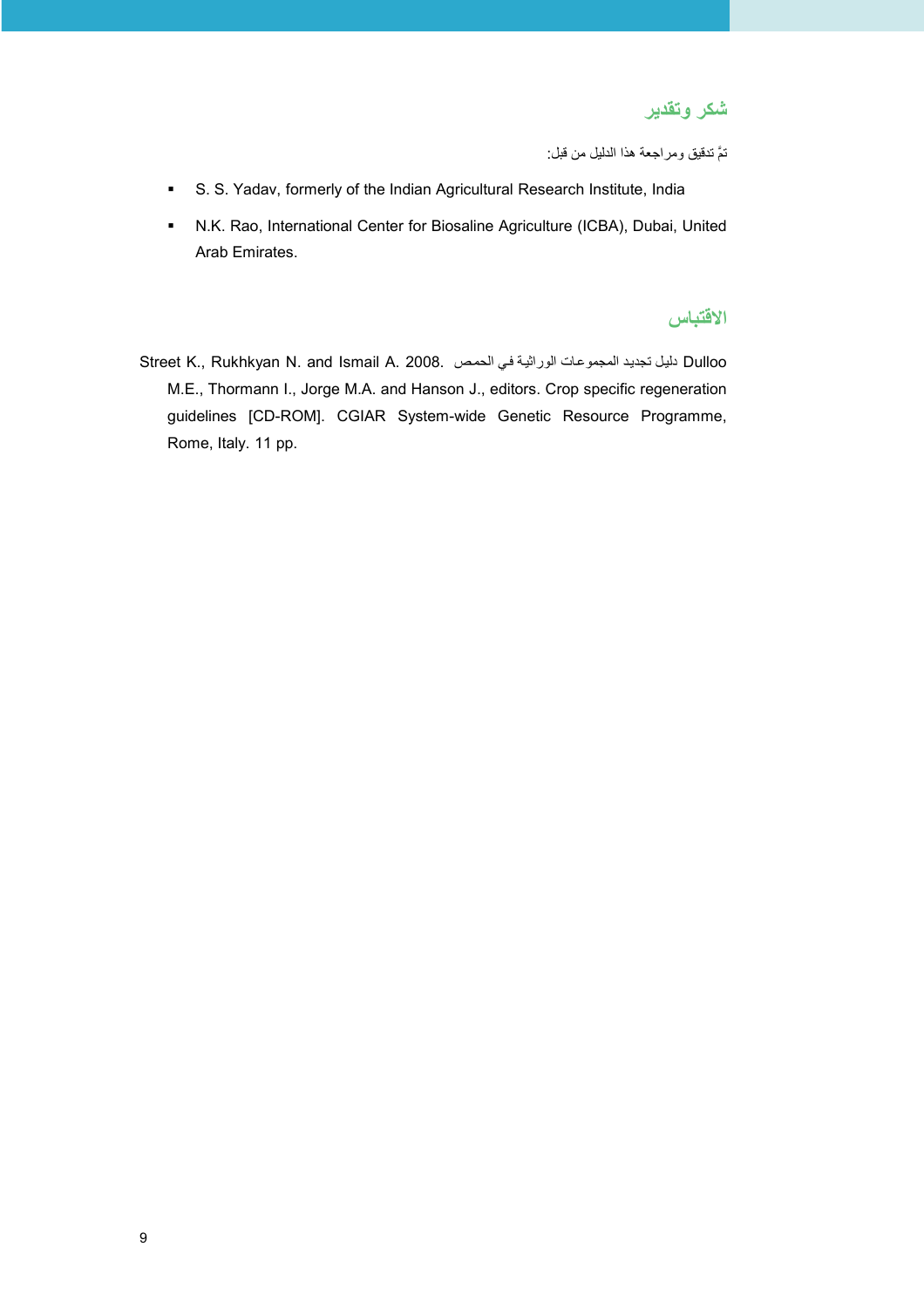







1- نبات الحمص

## **ICARDA**

2- تجديد الحمـص البـري فـي البيـت الزجــاجي وتسـجيل الـرقم التعريفي للسلالة على ملصق خاص مثبت على الأصيص **ICARDA** 

3- خدش غلاف حبات الحمص البري لتمكين البذرة من تشرب الماء وتسهيل نموها

## **ICARDA**

4- تغطية نبتة الحمص بكيس شبكي وربطه عند القاعدة خلال مرحلة بدء نضج البذور، ثم تحصد النبتة بعد النضج التام داخل الكبس

**ICARDA**